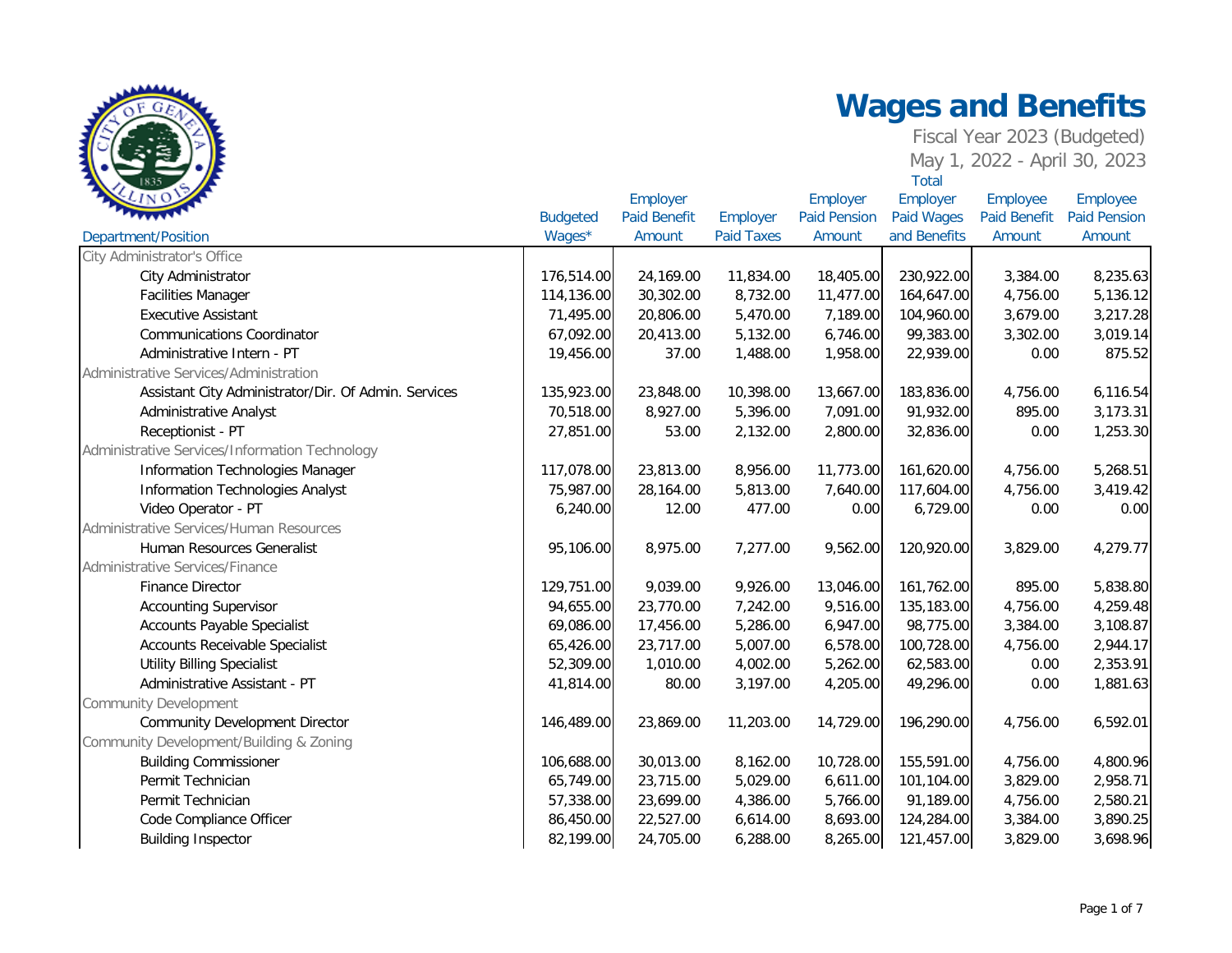| $\mathcal{L}$ in Q                  |                 | Employer            |                   | Employer            | Employer     | Employee            | Employee            |
|-------------------------------------|-----------------|---------------------|-------------------|---------------------|--------------|---------------------|---------------------|
|                                     | <b>Budgeted</b> | <b>Paid Benefit</b> | Employer          | <b>Paid Pension</b> | Paid Wages   | <b>Paid Benefit</b> | <b>Paid Pension</b> |
| Department/Position                 | Wages*          | Amount              | <b>Paid Taxes</b> | Amount              | and Benefits | Amount              | Amount              |
| Community Development/Planning      |                 |                     |                   |                     |              |                     |                     |
| <b>City Planner</b>                 | 85,924.00       | 8,954.00            | 6,573.00          | 8,640.00            | 110,091.00   | 895.00              | 3,866.58            |
| <b>Assistanct City Planner</b>      | 77,027.00       | 23,577.00           | 5,894.00          | 7,745.00            | 114,243.00   | 4,756.00            | 3,466.22            |
| <b>Preservation Planner</b>         | 99,268.00       | 8,980.00            | 7,594.00          | 9,982.00            | 125,824.00   | 895.00              | 4,467.06            |
| Economic Development                |                 |                     |                   |                     |              |                     |                     |
| Economic Development Director       | 146,489.00      | 23,870.00           | 11,204.00         | 14,729.00           | 196,292.00   | 4,756.00            | 6,592.01            |
| <b>Business Development Analyst</b> | 54,720.00       | 23,693.00           | 4,188.00          | 5,501.00            | 88,102.00    | 4,756.00            | 2,462.40            |
| <b>Business Development Analyst</b> | 69,589.00       | 8,643.00            | 5,324.00          | 6,998.00            | 90,554.00    | 895.00              | 3,131.51            |
| Police                              |                 |                     |                   |                     |              |                     |                     |
| Chief of Police                     | 160,009.00      | 25,502.00           | 2,320.00          | 74,346.00           | 262,177.00   | 3,679.00            | 15,856.89           |
| Police/Operations                   |                 |                     |                   |                     |              |                     |                     |
| Police Commander                    | 137,792.00      | 24,831.00           | 1,998.00          | 64,023.00           | 228,644.00   | 3,679.00            | 13,655.19           |
| Police Sergeant                     | 119,251.00      | 27,160.00           | 1,714.00          | 54,930.00           | 203,055.00   | 4,756.00            | 11,817.77           |
| Police Sergeant                     | 116,018.00      | 27,094.00           | 1,682.00          | 53,906.00           | 198,700.00   | 4,756.00            | 11,497.38           |
| Police Sergeant                     | 119,016.00      | 27,184.00           | 1,726.00          | 55,299.00           | 203,225.00   | 4,756.00            | 11,794.49           |
| Police Sergeant                     | 120,621.00      | 24,313.00           | 1,749.00          | 56,045.00           | 202,728.00   | 3,679.00            | 11,953.54           |
| Police Sergeant                     | 118,560.00      | 24,250.00           | 1,719.00          | 55,087.00           | 199,616.00   | 3,679.00            | 11,749.30           |
| Police Sergeant                     | 119,251.00      | 27,191.00           | 1,729.00          | 55,408.00           | 203,579.00   | 4,756.00            | 11,817.77           |
| Police Sergeant                     | 122,338.00      | 3,695.00            | 1,774.00          | 56,843.00           | 184,650.00   | 0.00                | 12,123.70           |
| Police Officer                      | 78,863.00       | 10,103.00           | 1,144.00          | 36,643.00           | 126,753.00   | 780.00              | 7,815.32            |
| Police Officer                      | 73,772.00       | 25,658.00           | 1,070.00          | 34,277.00           | 134,777.00   | 895.00              | 7,310.81            |
| Police Officer                      | 105,726.00      | 3,193.00            | 1,533.00          | 49,124.00           | 159,576.00   | 0.00                | 10,477.45           |
| Police Officer                      | 78,863.00       | 11,173.00           | 1,144.00          | 36,643.00           | 127,823.00   | 895.00              | 7,815.32            |
| Police Officer                      | 87,641.00       | 10,368.00           | 1,271.00          | 40,721.00           | 140,001.00   | 780.00              | 8,685.22            |
| Police Officer                      | 77,063.00       | 10,048.00           | 1,117.00          | 35,806.00           | 124,034.00   | 780.00              | 7,636.94            |
| Police Officer                      | 84,115.00       | 11,331.00           | 1,220.00          | 39,083.00           | 135,749.00   | 895.00              | 8,335.80            |
| Police Officer                      | 75,803.00       | 22,959.00           | 1,099.00          | 35,221.00           | 135,082.00   | 377.00              | 7,512.08            |
| Police Officer                      | 105,321.00      | 23,851.00           | 1,527.00          | 48,936.00           | 179,635.00   | 3,679.00            | 10,437.31           |
| Police Officer                      | 105,726.00      | 23,863.00           | 1,533.00          | 49,124.00           | 180,246.00   | 3,679.00            | 10,477.45           |
| Police Officer                      | 77,821.00       | 11,141.00           | 1,128.00          | 36,158.00           | 126,248.00   | 895.00              | 7,712.06            |
| Police Officer                      | 105,726.00      | 10,895.00           | 1,533.00          | 49,124.00           | 167,278.00   | 780.00              | 10,477.45           |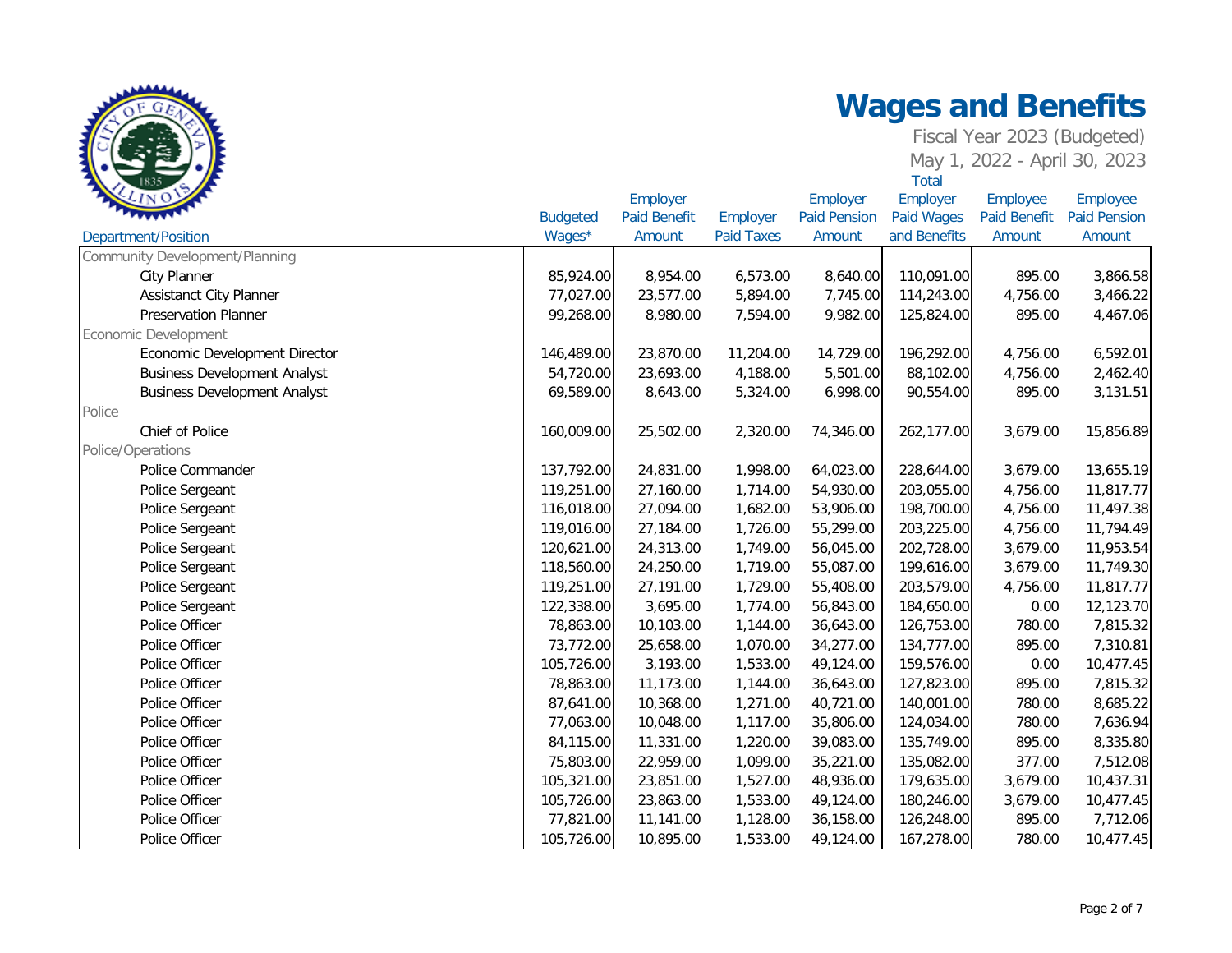| <b>LINO</b>                      |                 | Employer            |                   | Employer            | Employer     | Employee     | Employee            |
|----------------------------------|-----------------|---------------------|-------------------|---------------------|--------------|--------------|---------------------|
|                                  | <b>Budgeted</b> | <b>Paid Benefit</b> | Employer          | <b>Paid Pension</b> | Paid Wages   | Paid Benefit | <b>Paid Pension</b> |
| Department/Position              | Wages*          | Amount              | <b>Paid Taxes</b> | Amount              | and Benefits | Amount       | Amount              |
| Police Officer                   | 105,321.00      | 26,771.00           | 1,527.00          | 48,936.00           | 182,555.00   | 4,756.00     | 10,437.31           |
| Police Officer                   | 105,321.00      | 11,972.00           | 1,527.00          | 48,936.00           | 167,756.00   | 895.00       | 10,437.31           |
| Police Officer                   | 104,317.00      | 23,820.00           | 1,513.00          | 48,470.00           | 178,120.00   | 3,679.00     | 10,337.81           |
| Police Officer                   | 85,636.00       | 10,307.00           | 1,242.00          | 39,790.00           | 136,975.00   | 780.00       | 8,486.53            |
| Police Officer                   | 105,321.00      | 22,938.00           | 1,527.00          | 48,936.00           | 178,722.00   | 3,829.00     | 10,437.31           |
| Police Officer                   | 105,726.00      | 23,863.00           | 1,533.00          | 49,124.00           | 180,246.00   | 3,679.00     | 10,477.45           |
| Police Officer                   | 98,673.00       | 11,771.00           | 1,431.00          | 45,847.00           | 157,722.00   | 895.00       | 9,778.49            |
| Police Officer                   | 100,360.00      | 11,822.00           | 1,455.00          | 46,631.00           | 160,268.00   | 895.00       | 9,945.68            |
| Police Officer                   | 105,726.00      | 23,830.00           | 1,533.00          | 49,124.00           | 180,213.00   | 3,672.00     | 10,477.45           |
| Police Officer                   | 105,321.00      | 3,181.00            | 1,527.00          | 48,936.00           | 158,965.00   | 0.00         | 10,437.31           |
| Police Officer                   | 83,046.00       | 11,299.00           | 1,204.00          | 38,586.00           | 134,135.00   | 895.00       | 8,229.86            |
| Police Officer                   | 105,321.00      | 22,938.00           | 1,527.00          | 48,936.00           | 178,722.00   | 3,829.00     | 10,437.31           |
| Police Officer                   | 94,692.00       | 23,530.00           | 1,373.00          | 43,997.00           | 163,592.00   | 3,679.00     | 9,383.98            |
| Police Officer                   | 105,726.00      | 23,863.00           | 1,533.00          | 49,124.00           | 180,246.00   | 3,679.00     | 10,477.45           |
| Police Officer                   | 73,772.00       | 25,658.00           | 1,070.00          | 34,277.00           | 134,777.00   | 895.00       | 7,310.81            |
| <b>Police/Support Services</b>   |                 |                     |                   |                     |              |              |                     |
| Police Commander                 | 136,828.00      | 27,722.00           | 1,984.00          | 63,575.00           | 230,109.00   | 4,756.00     | 13,559.65           |
| Records Manager                  | 94,331.00       | 23,769.00           | 7,217.00          | 9,485.00            | 134,802.00   | 4,756.00     | 4,244.90            |
| Administrative Assistant         | 69,602.00       | 20,802.00           | 5,324.00          | 6,999.00            | 102,727.00   | 3,679.00     | 3,132.09            |
| <b>Community Service Officer</b> | 52,748.00       | 21,351.00           | 4,034.00          | 5,304.00            | 83,437.00    | 3,829.00     | 2,373.66            |
| <b>Community Service Officer</b> | 52,748.00       | 9,314.00            | 4,034.00          | 5,304.00            | 71,400.00    | 780.00       | 2,373.66            |
| Police Records Specialist        | 64,054.00       | 23,712.00           | 4,900.00          | 6,441.00            | 99,107.00    | 4,756.00     | 2,882.43            |
| Police Records Specialist        | 66,570.00       | 23,716.00           | 5,092.00          | 6,694.00            | 102,072.00   | 4,756.00     | 2,995.65            |
| Police Records Specialist        | 70,699.00       | 23,724.00           | 5,408.00          | 7,109.00            | 106,940.00   | 4,756.00     | 3,181.46            |
| Police Records Specialist        | 58,973.00       | 17,402.00           | 4,511.00          | 5,930.00            | 86,816.00    | 3,377.00     | 2,653.79            |
| Police Records Specialist        | 69,602.00       | 20,802.00           | 5,324.00          | 6,999.00            | 102,727.00   | 3,679.00     | 3,132.09            |
| Police Records Specialist - PT   | 26,885.00       | 51.00               | 2,056.00          | 0.00                | 28,992.00    | 0.00         | 0.00                |
| Police Records Specialist - PT   | 23,156.00       | 44.00               | 1,771.00          | 0.00                | 24,971.00    | 0.00         | 0.00                |
| Police Records Specialist - PT   | 23,156.00       | 44.00               | 1,771.00          | 0.00                | 24,971.00    | 0.00         | 0.00                |
| Police Records Specialist - PT   | 20,920.00       | 40.00               | 1,601.00          | 0.00                | 22,561.00    | 0.00         | 0.00                |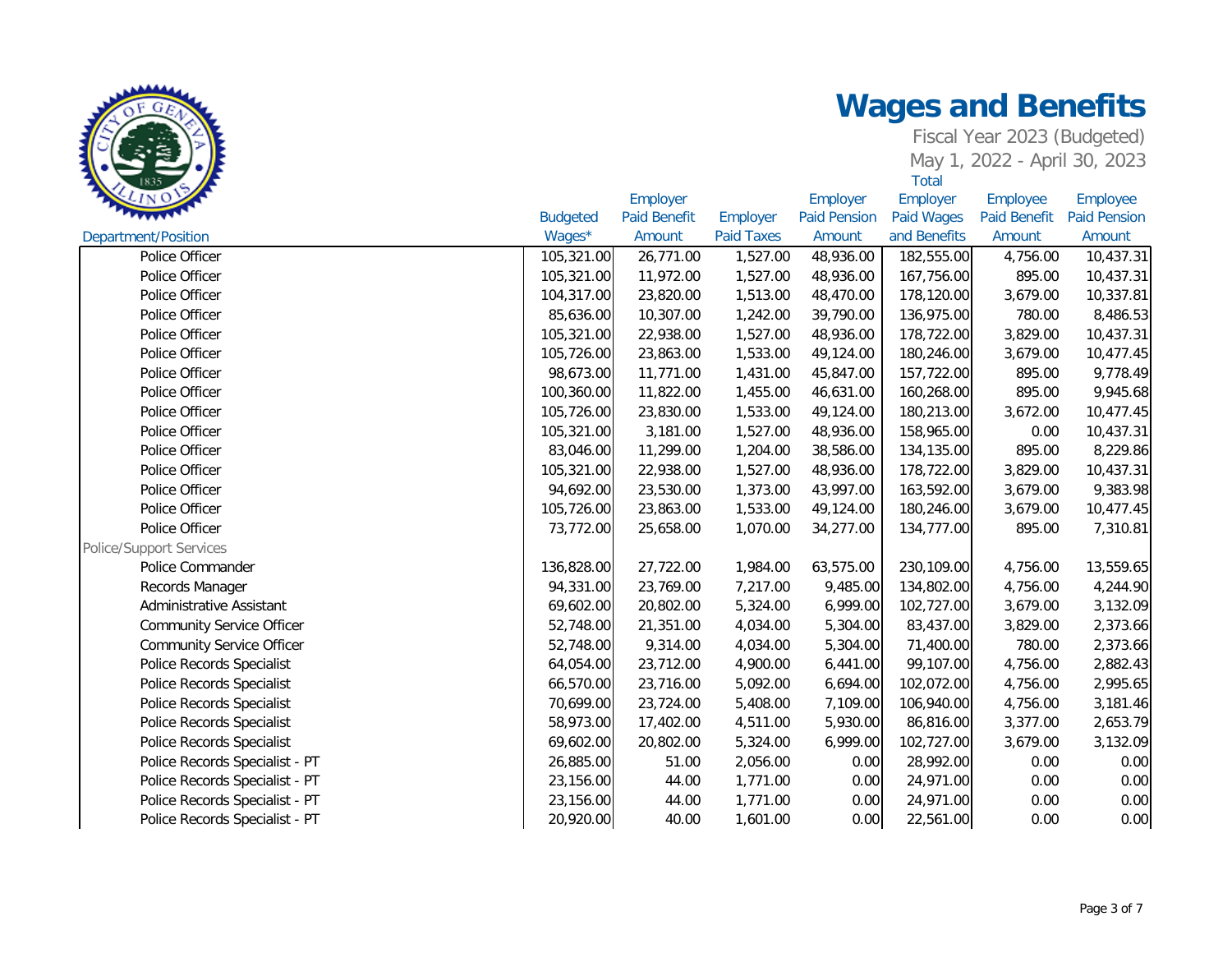| LINO                     | <b>Budgeted</b> | Employer<br><b>Paid Benefit</b> | Employer          | Employer<br><b>Paid Pension</b> | Employer<br>Paid Wages | Employee<br><b>Paid Benefit</b> | Employee<br><b>Paid Pension</b> |
|--------------------------|-----------------|---------------------------------|-------------------|---------------------------------|------------------------|---------------------------------|---------------------------------|
| Department/Position      | Wages*          | Amount                          | <b>Paid Taxes</b> | Amount                          | and Benefits           | Amount                          | Amount                          |
| Fire                     |                 |                                 |                   |                                 |                        |                                 |                                 |
| Fire Chief               | 153,197.00      | 34,954.00                       | 2,221.00          | 55,968.00                       | 246,340.00             | 3,829.00                        | 10,628.22                       |
| Administrative Assistant | 68,900.00       | 23,561.00                       | 5,271.00          | 6,928.00                        | 104,660.00             | 3,679.00                        | 3,100.50                        |
| Fire/Operations          |                 |                                 |                   |                                 |                        |                                 |                                 |
| Deputy Fire Chief        | 120,770.00      | 35,570.00                       | 1,751.00          | 44,121.00                       | 202,212.00             | 4,756.00                        | 11,412.77                       |
| <b>Battalion Chief</b>   | 130,281.00      | 34,015.00                       | 1,951.00          | 49,146.00                       | 215,393.00             | 3,679.00                        | 12,311.55                       |
| <b>Battalion Chief</b>   | 129,939.00      | 33,693.00                       | 1,904.00          | 47,963.00                       | 213,499.00             | 3,679.00                        | 12,279.24                       |
| <b>Battalion Chief</b>   | 130,281.00      | 34,015.00                       | 1,951.00          | 49,146.00                       | 215,393.00             | 3,679.00                        | 12,311.55                       |
| Fire Lieutenant          | 117,126.00      | 19,340.00                       | 1,698.00          | 42,790.00                       | 180,954.00             | 780.00                          | 11,068.41                       |
| Fire Lieutenant          | 117,126.00      | 32,289.00                       | 1,698.00          | 42,790.00                       | 193,903.00             | 3,679.00                        | 11,068.41                       |
| Fire Lieutenant          | 105,649.00      | 31,150.00                       | 1,532.00          | 38,597.00                       | 176,928.00             | 3,679.00                        | 9,983.83                        |
| Fire Lieutenant          | 104,288.00      | 31,015.00                       | 1,512.00          | 38,100.00                       | 174,915.00             | 3,679.00                        | 9,855.22                        |
| Fire Lieutenant          | 120,557.00      | 32,629.00                       | 1,748.00          | 44,043.00                       | 198,977.00             | 3,679.00                        | 11,392.64                       |
| Fire Lieutenant          | 120,557.00      | 32,629.00                       | 1,748.00          | 44,043.00                       | 198,977.00             | 3,679.00                        | 11,392.64                       |
| Firefighter              | 100,664.00      | 30,656.00                       | 1,460.00          | 36,776.00                       | 169,556.00             | 3,679.00                        | 9,512.75                        |
| Firefighter              | 100,664.00      | 27,309.00                       | 1,460.00          | 36,776.00                       | 166,209.00             | 3,384.00                        | 9,512.75                        |
| Firefighter              | 72,301.00       | 30,602.00                       | 1,048.00          | 26,414.00                       | 130,365.00             | 3,679.00                        | 6,832.44                        |
| Firefighter              | 72,301.00       | 30,602.00                       | 1,048.00          | 26,414.00                       | 130,365.00             | 3,679.00                        | 6,832.44                        |
| Firefighter              | 91,622.00       | 16,810.00                       | 1,329.00          | 33,473.00                       | 143,234.00             | 780.00                          | 8,658.28                        |
| Firefighter              | 96,034.00       | 17,248.00                       | 1,392.00          | 35,084.00                       | 149,758.00             | 780.00                          | 9,075.21                        |
| Firefighter              | 91,622.00       | 17,880.00                       | 1,329.00          | 33,473.00                       | 144,304.00             | 895.00                          | 8,658.28                        |
| Firefighter              | 97,232.00       | 18,436.00                       | 1,410.00          | 35,522.00                       | 152,600.00             | 895.00                          | 9,188.42                        |
| Firefighter              | 87,420.00       | 29,342.00                       | 1,268.00          | 31,937.00                       | 149,967.00             | 3,679.00                        | 8,261.19                        |
| Firefighter              | 87,420.00       | 17,463.00                       | 1,268.00          | 31,937.00                       | 138,088.00             | 895.00                          | 8,261.19                        |
| Firefighter              | 100,664.00      | 30,656.00                       | 1,460.00          | 36,776.00                       | 169,556.00             | 3,679.00                        | 9,512.75                        |
| Firefighter              | 65,287.00       | 29,906.00                       | 947.00            | 23,851.00                       | 119,991.00             | 3,679.00                        | 6,169.62                        |
| Fire/Prevention          |                 |                                 |                   |                                 |                        |                                 |                                 |
| Fire Marshal             | 125,060.00      | 33,076.00                       | 9,567.00          | 12,575.00                       | 180,278.00             | 3,679.00                        | 5,627.70                        |
| <b>Public Works</b>      |                 |                                 |                   |                                 |                        |                                 |                                 |
| Director of Public Works | 155,996.00      | 10,241.00                       | 11,444.00         | 15,686.00                       | 193,367.00             | 377.00                          | 7,019.82                        |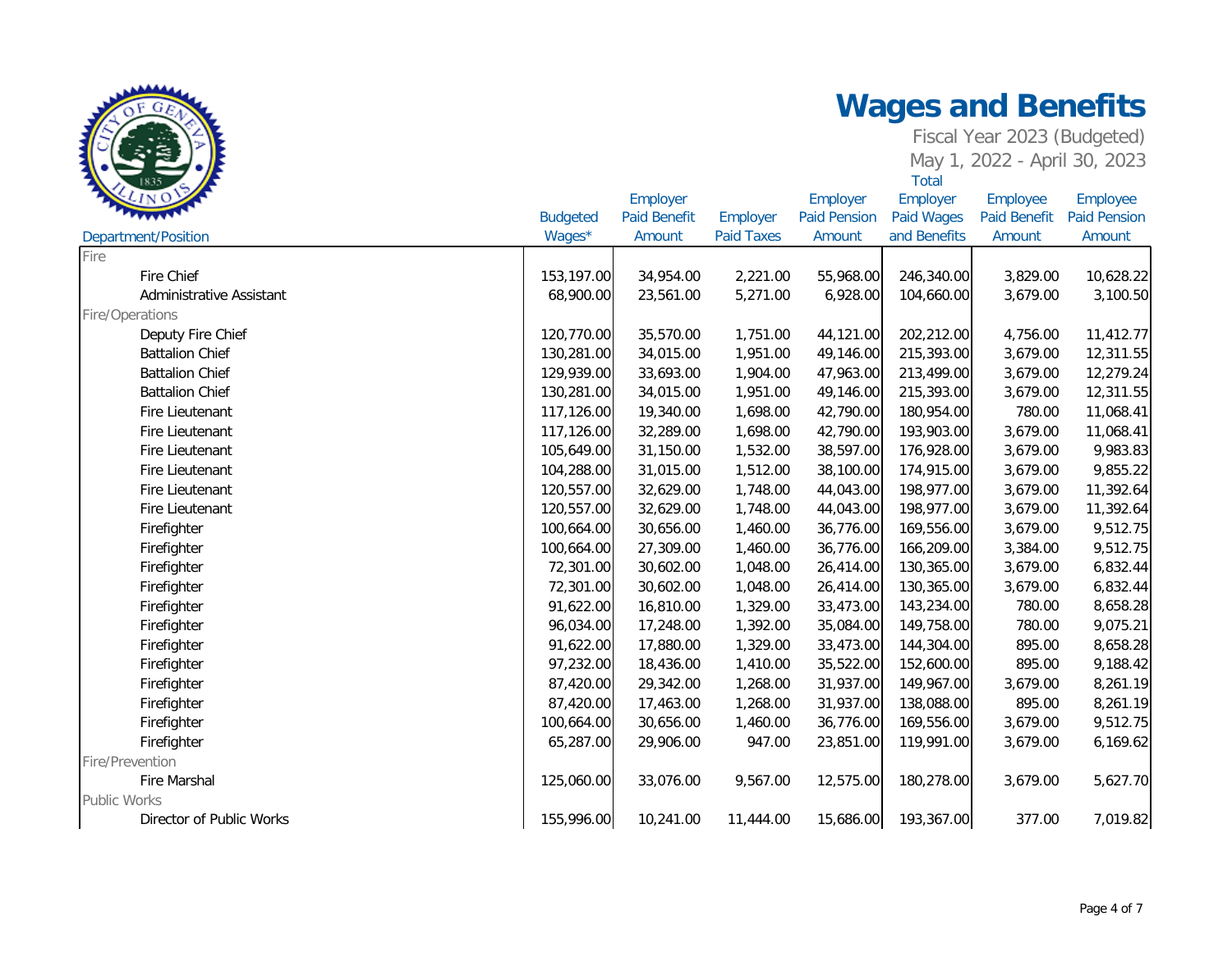| LIN O                                                 |                 | Employer            |                   |                     | Employer          | Employee            | Employee            |
|-------------------------------------------------------|-----------------|---------------------|-------------------|---------------------|-------------------|---------------------|---------------------|
|                                                       | <b>Budgeted</b> | <b>Paid Benefit</b> | Employer          | <b>Paid Pension</b> | <b>Paid Wages</b> | <b>Paid Benefit</b> | <b>Paid Pension</b> |
| Department/Position                                   | Wages*          | Amount              | <b>Paid Taxes</b> | Amount              | and Benefits      | Amount              | Amount              |
| <b>Public Works/Streets</b>                           |                 |                     |                   |                     |                   |                     |                     |
| Superintendent of Streets and Fleets                  | 112,169.00      | 36,115.00           | 8,580.00          | 11,279.00           | 168,143.00        | 4,379.00            | 5,047.61            |
| Street Maintenance Supervisor                         | 93,870.00       | 34,779.00           | 7,181.00          | 9,439.00            | 145,269.00        | 4,756.00            | 4,224.15            |
| Street Maintenance Worker Lead                        | 82,664.00       | 27,143.00           | 6,324.00          | 8,312.00            | 124,443.00        | 3,377.00            | 3,719.88            |
| Street Maintenance Worker Lead                        | 72,803.00       | 29,349.00           | 5,569.00          | 7,320.00            | 115,041.00        | 3,679.00            | 3,276.14            |
| Street Maintenance Worker Lead                        | 90,693.00       | 18,532.00           | 6,938.00          | 9,120.00            | 125,283.00        | 780.00              | 4,081.19            |
| Street Maintenance Worker Lead                        | 90,693.00       | 30,568.00           | 6,938.00          | 9,120.00            | 137,319.00        | 3,829.00            | 4,081.19            |
| Administrative Assistant                              | 61,165.00       | 19,874.00           | 4,679.00          | 6,151.00            | 91,869.00         | 3,829.00            | 2,752.43            |
| Street Maintenance Worker                             | 68,039.00       | 16,901.00           | 5,205.00          | 6,842.00            | 96,987.00         | 895.00              | 3,061.76            |
| Street Maintenance Worker                             | 54,785.00       | 27,200.00           | 4,191.00          | 5,509.00            | 91,685.00         | 3,679.00            | 2,465.33            |
| <b>Street Maintenance Worker</b>                      | 53,581.00       | 15,178.00           | 4,099.00          | 5,388.00            | 78,246.00         | 895.00              | 2,411.15            |
| Street Maintenance Worker                             | 68,039.00       | 31,700.00           | 5,205.00          | 6,842.00            | 111,786.00        | 4,756.00            | 3,061.76            |
| Street Maintenance Worker                             | 44,729.00       | 28,762.00           | 3,422.00          | 4,499.00            | 81,412.00         | 3,679.00            | 2,012.81            |
| Street Maintenance Worker                             | 68,039.00       | 28,780.00           | 5,205.00          | 6,842.00            | 108,866.00        | 3,679.00            | 3,061.76            |
| Street Maintenance Worker                             | 46,428.00       | 13,255.00           | 3,552.00          | 4,669.00            | 67,904.00         | 3,679.00            | 2,089.26            |
| Street Maintenance Worker                             | 54,785.00       | 27,200.00           | 4,191.00          | 5,509.00            | 91,685.00         | 3,679.00            | 2,465.33            |
| Summer Help (Streets)                                 | 6,960.00        | 830.00              | 533.00            | 0.00                | 8,323.00          | 0.00                | 0.00                |
| <b>Public Works/Fleet Services</b>                    |                 |                     |                   |                     |                   |                     |                     |
| Fleet Maintenance Supervisor                          | 87,811.00       | 4,691.00            | 6,718.00          | 8,828.00            | 108,048.00        | 0.00                | 3,951.50            |
| Fleet Maintenance Technician                          | 58,795.00       | 11,931.00           | 4,498.00          | 5,913.00            | 81,137.00         | 895.00              | 2,645.78            |
| Fleet Maintenance Technician                          | 94,501.00       | 25,714.00           | 7,231.00          | 9,502.00            | 136,948.00        | 3,679.00            | 4,252.55            |
| Public Works/Engineering                              |                 |                     |                   |                     |                   |                     |                     |
| City Engineer/Asst. Director of Public Works          | 126,431.00      | 8,071.00            | 9,674.00          | 12,714.00           | 156,890.00        | 0.00                | 5,689.40            |
| Civil Engineer                                        | 110,467.00      | 27,320.00           | 8,450.00          | 11,108.00           | 157,345.00        | 3,679.00            | 4,971.02            |
| Associate Civil Engineer                              | 81,411.00       | 25,572.00           | 6,227.00          | 8,187.00            | 121,397.00        | 3,679.00            | 3,663.50            |
| Engineering Intern - PT                               | 10,560.00       | 636.00              | 807.00            | 0.00                | 12,003.00         | 0.00                | 0.00                |
| <b>GIS Coordinator</b>                                | 78,518.00       | 20,820.00           | 6,006.00          | 7,895.00            | 113,239.00        | 3,679.00            | 3,533.31            |
| <b>GIS Technician</b>                                 | 62,199.00       | 12,534.00           | 4,759.00          | 6,256.00            | 85,748.00         | 895.00              | 2,798.96            |
| Public Works/Electric                                 |                 |                     |                   |                     |                   |                     |                     |
| Superintendent of Electrical Services                 | 133,493.00      | 26,855.00           | 8,673.00          | 11,398.00           | 180,419.00        | 4,756.00            | 6,007.19            |
| Manager of Distribution, Construction and Maintenance | 126,646.00      | 27,237.00           | 9,688.00          | 12,735.00           | 176,306.00        | 4,756.00            | 5,699.07            |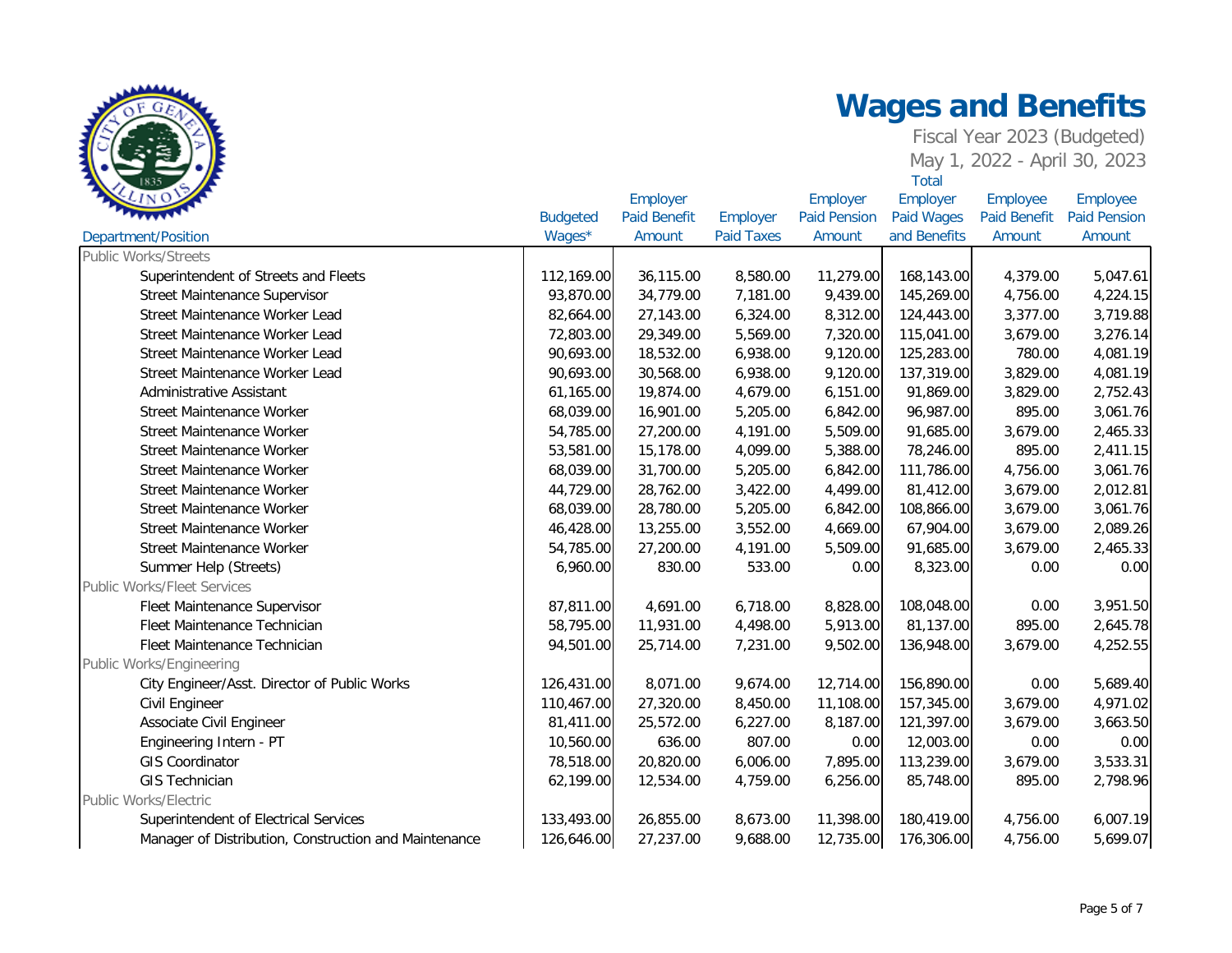

|                                                    |                 | Employer            |                   | Employer            | Employer          | Employee            | Employee            |
|----------------------------------------------------|-----------------|---------------------|-------------------|---------------------|-------------------|---------------------|---------------------|
|                                                    | <b>Budgeted</b> | <b>Paid Benefit</b> | Employer          | <b>Paid Pension</b> | <b>Paid Wages</b> | <b>Paid Benefit</b> | <b>Paid Pension</b> |
| <b>Department/Position</b>                         | Wages*          | Amount              | <b>Paid Taxes</b> | Amount              | and Benefits      | Amount              | Amount              |
| <b>Manager Electric Operations</b>                 | 115,680.00      | 20,622.00           | 8,849.00          | 11,634.00           | 156,785.00        | 3,377.00            | 5,205.60            |
| Electric Foreman                                   | 127,033.00      | 26,450.00           | 9,718.00          | 12,774.00           | 175,975.00        | 4,602.00            | 5,716.49            |
| Electric Foreman                                   | 127,033.00      | 23,415.00           | 9,718.00          | 12,774.00           | 172,940.00        | 3,829.00            | 5,716.49            |
| Electric Field Serviceman                          | 127,033.00      | 11,379.00           | 9,718.00          | 12,774.00           | 160,904.00        | 780.00              | 5,716.49            |
| <b>Business Operations Specialist</b>              | 57,373.00       | 109.00              | 4,389.00          | 5,771.00            | 67,642.00         | 0.00                | 2,581.79            |
| Purchasing and Inventory Coordinator               | 85,293.00       | 24,892.00           | 6,525.00          | 8,577.00            | 125,287.00        | 3,829.00            | 3,838.19            |
| Electric Lineman                                   | 118,794.00      | 24,091.00           | 9,088.00          | 11,945.00           | 163,918.00        | 3,679.00            | 5,345.73            |
| Electric Lineman                                   | 118,794.00      | 26,851.00           | 9,088.00          | 11,750.00           | 166,483.00        | 3,679.00            | 5,345.73            |
| Electric Lineman                                   | 118,794.00      | 12,212.00           | 9,088.00          | 11,750.00           | 151,844.00        | 895.00              | 5,345.73            |
| Electric Lineman                                   | 118,794.00      | 27,011.00           | 9,088.00          | 11,945.00           | 166,838.00        | 4,756.00            | 5,345.73            |
| Electric Lineman                                   | 118,794.00      | 23,178.00           | 9,088.00          | 11,945.00           | 163,005.00        | 3,829.00            | 5,345.73            |
| Electric Lineman                                   | 118,794.00      | 24,091.00           | 9,088.00          | 11,945.00           | 163,918.00        | 3,679.00            | 5,345.73            |
| Public Works/Water/Wastewater                      |                 |                     |                   |                     |                   |                     |                     |
| Superintendent of Water/Wastewater                 | 125,060.00      | 29,406.00           | 9,568.00          | 12,576.00           | 176,610.00        | 4,756.00            | 5,627.70            |
| Supervisor System Maintenance and Customer Service | 98,509.00       | 28,171.00           | 7,535.00          | 9,905.00            | 144,120.00        | 4,756.00            | 4,432.91            |
| Supervisor Water Supply and Treatment              | 109,358.00      | 24,917.00           | 8,489.00          | 11,158.00           | 153,922.00        | 3,829.00            | 4,921.11            |
| Wastewater Treatment Supervisor                    | 99,989.00       | 13,261.00           | 7,649.00          | 10,054.00           | 130,953.00        | 895.00              | 4,499.51            |
| Lead Wastewater Treatment Plant Operator           | 81,206.00       | 20,953.00           | 6,213.00          | 8,166.00            | 116,538.00        | 3,384.00            | 3,654.27            |
| Lead Water/Sewer Maintenance Worker                | 78,396.00       | 27,235.00           | 5,997.00          | 7,883.00            | 119,511.00        | 4,756.00            | 3,527.82            |
| Administrative Analyst                             | 71,542.00       | 20,806.00           | 5,474.00          | 7,194.00            | 105,016.00        | 3,679.00            | 3,219.39            |
| Wastewater Treatment Operator                      | 64,142.00       | 10,973.00           | 4,906.00          | 6,450.00            | 86,471.00         | 1,157.00            | 2,886.39            |
| Wastewater Treatment Operator                      | 78,239.00       | 24,167.00           | 5,985.00          | 7,867.00            | 116,258.00        | 3,679.00            | 3,520.76            |
| Wastewater Treatment Operator                      | 66,043.00       | 26,542.00           | 5,053.00          | 6,641.00            | 104,279.00        | 4,756.00            | 2,971.94            |
| Water Treatment Operator                           | 78,114.00       | 24,302.00           | 5,976.00          | 7,855.00            | 116,247.00        | 4,756.00            | 3,515.13            |
| Water Treatment Operator                           | 86,115.00       | 12,795.00           | 6,588.00          | 8,659.00            | 114,157.00        | 895.00              | 3,875.18            |
| Water/Sewer Maintenance Worker                     | 63,893.00       | 26,561.00           | 4,888.00          | 6,424.00            | 101,766.00        | 895.00              | 2,875.19            |
| Water/Sewer Maintenance Worker                     | 62,322.00       | 22,655.00           | 4,767.00          | 6,267.00            | 96,011.00         | 3,829.00            | 2,804.49            |
| Water/Sewer Maintenance Worker                     | 62,322.00       | 11,689.00           | 4,767.00          | 6,267.00            | 85,045.00         | 895.00              | 2,804.49            |
| Water/Sewer Maintenance Worker                     | 59,631.00       | 26,363.00           | 4,562.00          | 5,996.00            | 96,552.00         | 3,384.00            | 2,683.40            |
| Meter Reader                                       | 7,200.00        | 335.00              | 550.00            | 0.00                | 8,085.00          | 0.00                | 0.00                |
| Summer Help (Water)                                | 7,200.00        | 335.00              | 550.00            | 0.00                | 8,085.00          | 0.00                | 0.00                |